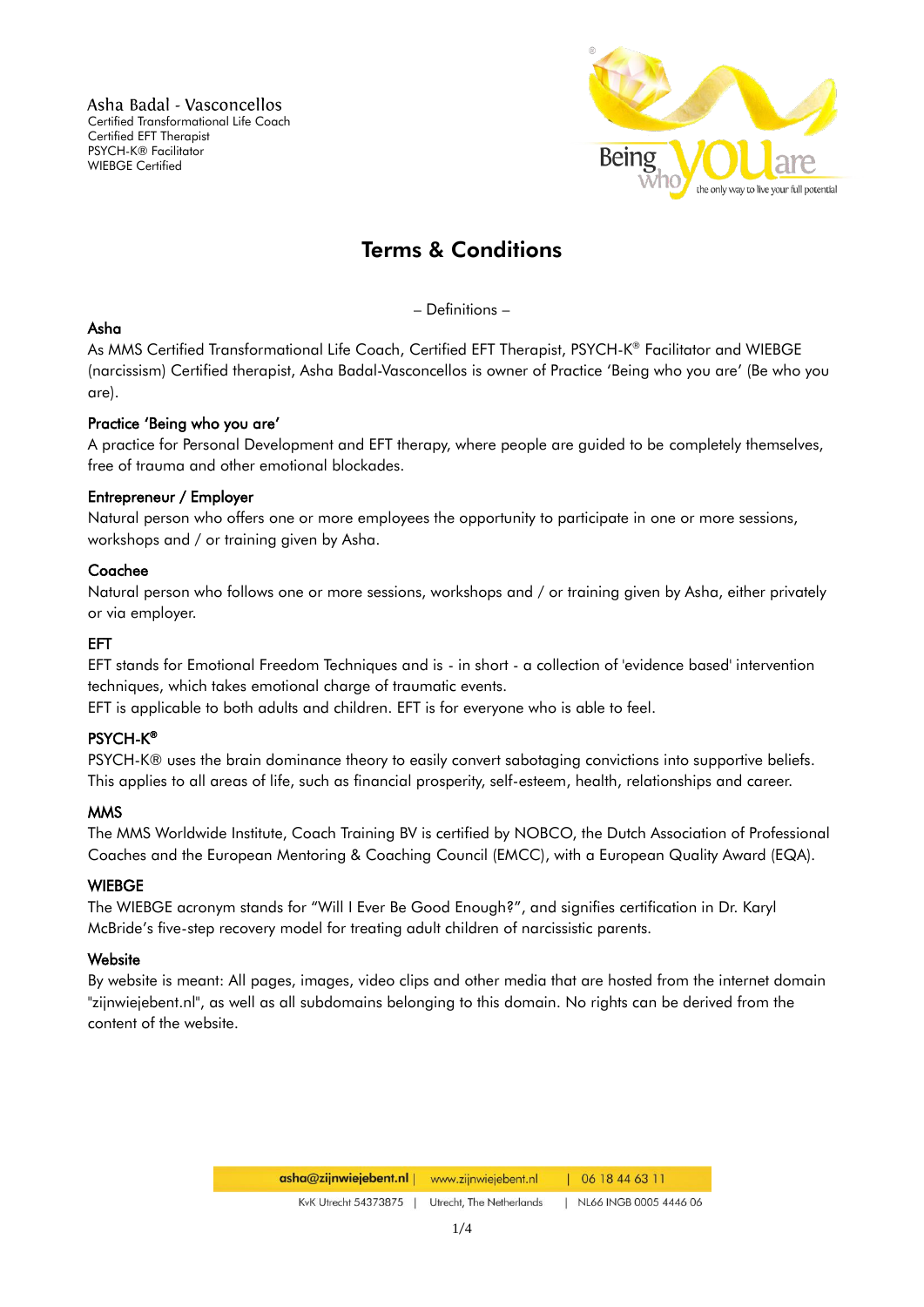# Asha

- $\checkmark$  I understand that in addition to her life experience, Asha also attended relevant training courses to assist me in solving emotional blockages (traumas). And that she has a professional network, so she can refer me - if necessary.
- $\checkmark$  I understand that Asha offers services in the form of sessions and programs in the field of coaching, training and therapy, to which these general terms and conditions apply.

# Entrepreneur / Employer

- $\checkmark$  I understand that if I as an entrepreneur / employer offer one (or more) of my employees the posibility to attend one or more sessions with Asha, I then act as a natural person who only takes care of the payment of the invoice(s) and has no access to the personal content of the sessions.
- $\checkmark$  I understand that the general terms and conditions of Practice 'Being who you are' will not expire when entering into an agreement.
- $\checkmark$  I understand that as an entrepreneur / employer, I receive a non-content progress report from Asha regarding my employee.
- $\checkmark$  I understand that we set an hourly rate in advance, which is settled per quarter of an hour, when the session is extended.

# Coachee

*In general*

- $\checkmark$  I understand that in case of physical complaints, I must first get advice from my family doctor to exclude (acute) medical intervention before starting a session or a course at Practice 'Being who you are'.
- $\checkmark$  I understand that some medications can have a delaying effect on EFT.
- $\checkmark$  I understand that I can receive one or more supporting assignments during or after a session / training.
- $\checkmark$  I understand that Asha, in consultation with me, uses various (intervention) techniques during the session(s) to meet my request for help or reaching a goal.
- $\checkmark$  I understand that all products made by Asha (exercises, books, teaching material, videos, etc.) have been given to me for personal use, and that it is prohibited for me to make them available to third parties.

#### *Responsibility*

- $\checkmark$  I understand that it is my own responsibility for what I share during the session(s).
- $\checkmark$  I understand that I myself am fully responsible for all the steps I take in connection with the session(s) and that I can not hold Practice 'Being who you are' or Asha responsible for my own decisions.
- $\checkmark$  I understand that I can get the most out of the session(s) if I fully participate.
- $\checkmark$  I understand that I myself am responsible for arranging a financial agreement with my employer, if applicable.
- $\checkmark$  I understand that if I participate in a single session or trajectory in the field of coaching, training or therapy, I myself am responsible for the timely payment of the invoice(s).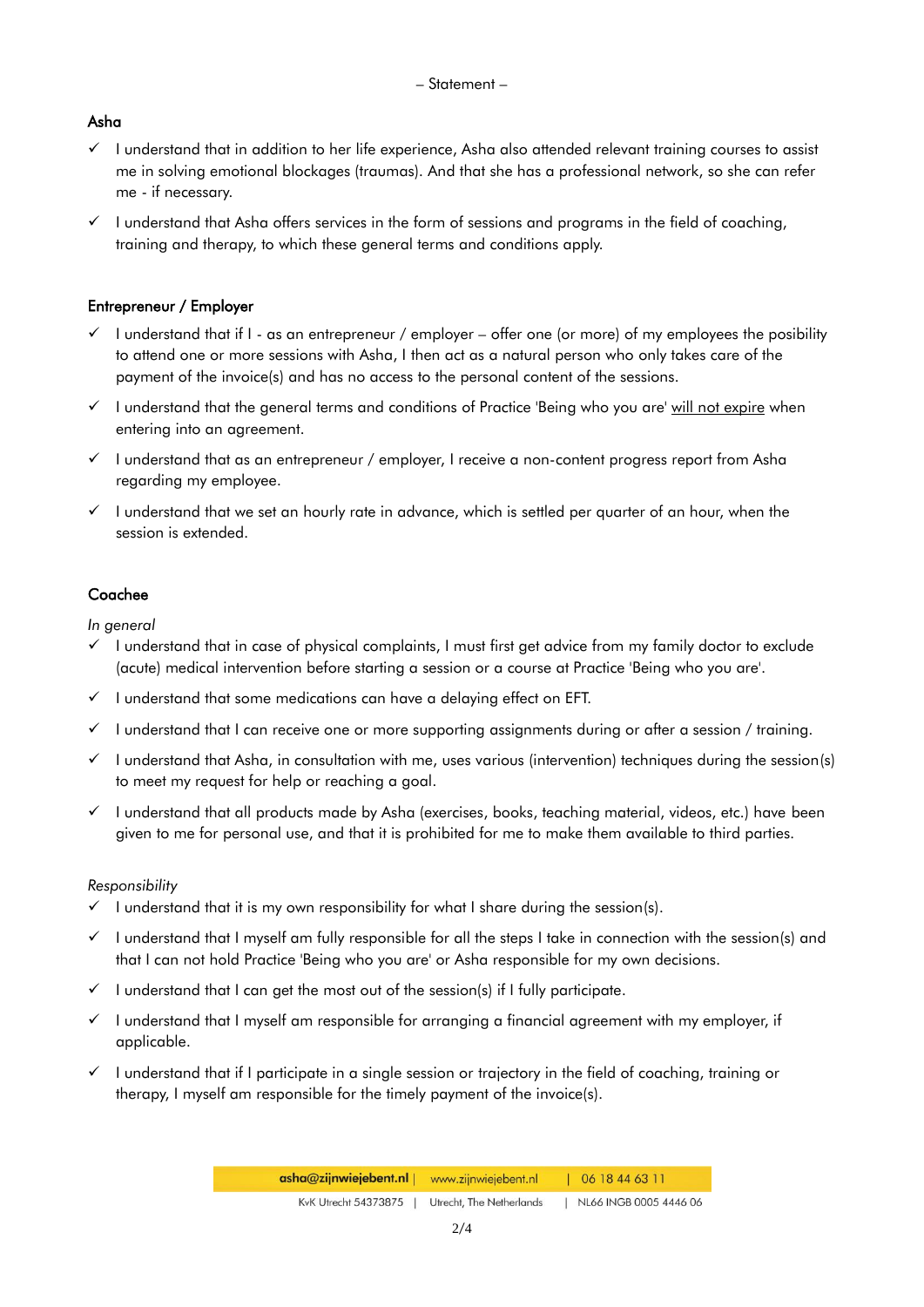## *Procedure*

- $\checkmark$  I understand that Asha uses an hourly rate, which is settled per quarter of an hour. This rate is stated on the website.
- $\checkmark$  I understand that a session will be billed for at least 1 hour, even if the session is shorter in time.
- $\checkmark$  I understand that by signing the intake form I give permission to store the information that I have entered.
- $\checkmark$  I understand that two days before an appointment, I will receive an SMS reminder, if I've entered my mobile number. I understand that no rights can be derived from this service.
- $\checkmark$  I understand that Asha makes an audio recording of our conversation, so that details can be listened to again.
- $\checkmark$  I understand that Asha sets an alarm on her telephone for the agreed duration of a session and that I have the opportunity to extend it - if I want - by fifteen minutes.

## *Dispute*

 $\checkmark$  I understand that in case of dissatisfaction I can have an open and honest conversation with Asha in order to get to solution that serves both parties.

## *Confidentiality and AVG Act*

- $\checkmark$  I understand that everything I discuss with Asha will remain between us, unless I give permission for it explicitly. Even if my employer pays for the invoices, the content of the session(s) remain secret and Asha will only issue a progress note.
- $\checkmark$  I understand that the audio recordings, digital notes, photos of black and whiteboard notes and any other computer files that Asha makes during the session(s) are kept confidential, and that they will be stored encrypted for up to 7 years. AES-256 encryption offline is stored in a safe. After 7 years at the latest, these computer files will be destroyed without reservation.
- $\checkmark$  I also understand that all physical documents that directly relate to sessions (intake forms, agreements, notes, etc.) will be stored in a safe for up to 7 years. After no more than 7 years, all physical documents will be destroyed without reservation.
- $\checkmark$  I understand that I can request on all the information that I have given Asha.
- $\checkmark$  I understand that I have the right to ask Asha to have all my data removed and that Asha will have all physical and digital data related to me destroyed without reservation.
- $\checkmark$  I understand that Asha places my contact details (name, address, place of residence, e-mail address and telephone number) in a customer registration system that is only accessible via a password. This system runs on a local server, which is secured by, among other things, a firewall. This data is deleted after a maximum of 7 years from the database of this system and from a possible backup.
- $\checkmark$  I understand that Asha has processing contracts with third parties who have access to certain personal data from me to be able to do their work. These third parties are the accountant, the invoice processor and the SMS service. The accountant and the invoice processor need my first and last name and e-mail address, while the SMS service only receives my first name and telephone number to send me a text message.

#### *Cancellation policy*

- $\checkmark$  I understand that if I cancel a session 48 hours or less before an appointment, I still have to pay 50% of the hourly rate of one session, regardless of the reason.
- $\checkmark$  I understand that if I cancel a session 24 hours or less before an appointment, I still have to pay 100% of the hourly rate of one session, regardless of the reason.

| asha@zijnwiejebent.nl   www.zijnwiejebent.nl |                          | 06 18 44 63 11         |
|----------------------------------------------|--------------------------|------------------------|
| KyK Utrecht 54373875                         | Utrecht, The Netherlands | NL66 INGB 0005 4446 06 |